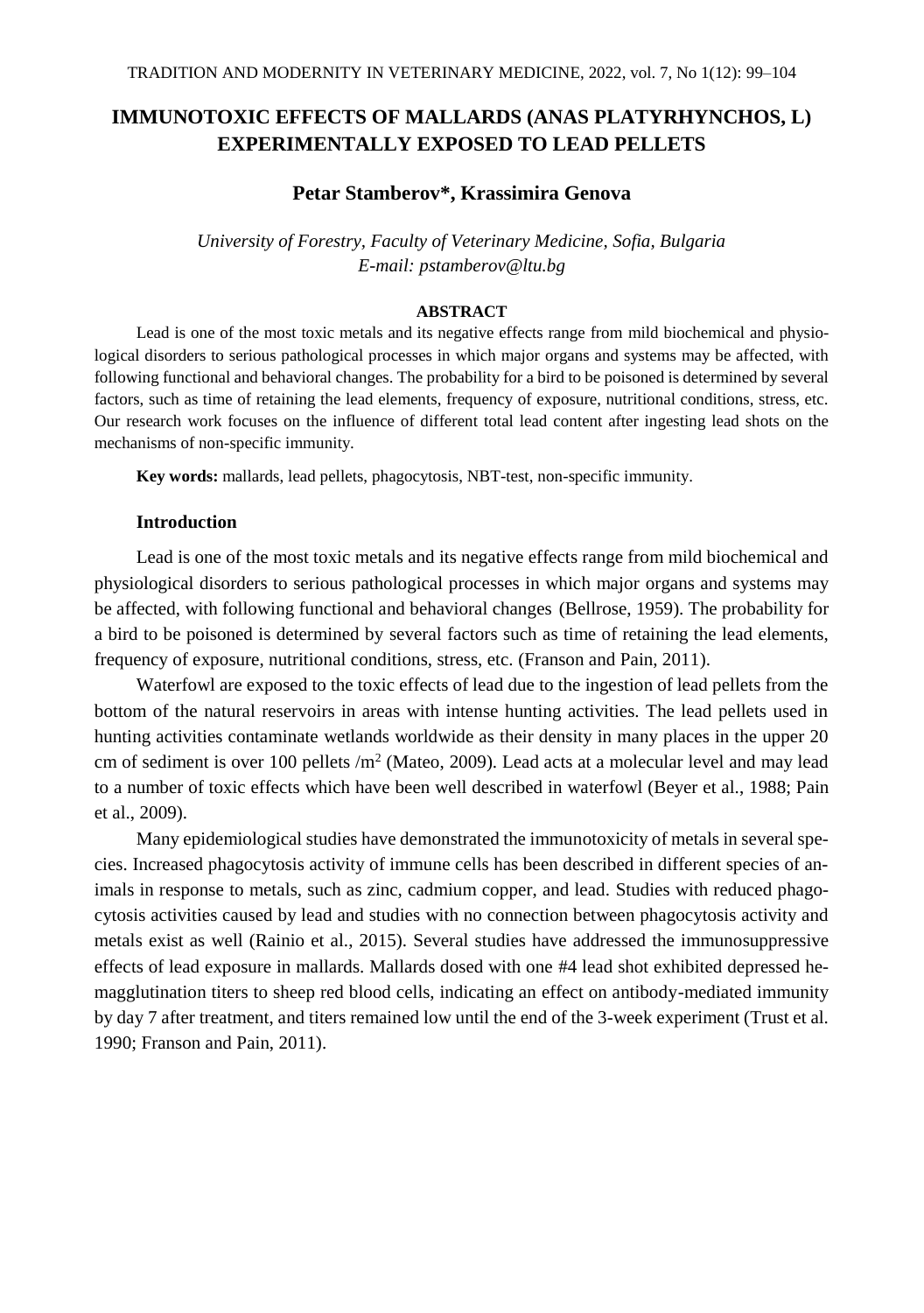# **Materials and methods**

Sixteen clinically healthy mallards *(Anas platyrhynchos*) aged between 9 and 12 months were evenly divided  $(n = 4)$  in four groups and housed in separate aviaries. After a 7-day adaptation period, the birds were treated orally once with lead pellets #3 (medium weight 0.267 g), as follows: Ι group – 3 lead pellets; ΙΙ group – 2 lead pellets; ΙΙΙ group – 1 lead pellet. The ducks from the IV group were used as a negative control.<sup>1</sup>

Blood samples were obtained by venipuncture from *v. subcutanea ulnaris* before and on the 21st day after lead treatment. The collecting of blood samples was performed using a closed system including needles MN-SV21Q (butterfly type) and 3ml tubes with Li- Heparin for hematology and immunology analysis.

*Isolation of heterophils:* For isolation of heterophils anticoagulated blood was mixed with 1% methylcellulose and centrifuged at 25 g for 5 min. The supernatant was diluted 1:1 with physiological solution (0.9% NaCl) and then was layered over a *Polysept gradient* (specific gravity 1.077). The sample was then centrifuged at 250 g for 30 min. After centrifugation, the band containing the heterophils was collected and washed three times in RPMI 1640 medium and resuspended in the same RPMI medium. The final concentration of 2 x  $10^6$  heterophils/cm<sup>3</sup> was prepared and was stored on ice until used.

*Phagocytic assay:* Phagocytosis of *S. aureus 209 P* by the heterophils was determined in the sterile siliconized glass tubes that contained  $2 \times 10^6$  heterophils and  $2 \times 10^6$  bacteria in a total volume of 1cm<sup>3</sup>. The tubes were centrifuged  $(450\& 15$  mm, room temperature) in order to maximize contact [4, 7]. The cells were incubated at 37°C for 30 min. Smears were then prepared from each tube and stained by Romanowsky-Giemsa method, and examined by light microscopy with the oil immersion objective (x100). The results are expressed as a percentage of heterophils containing *S. aureus 209P* and the average number of *S. aureus 209P* per ingesting heterophils.

*NBT test:* NBT positivity was considered to be characterized by a massive or granular, dark purple or black precipitate, within the leucocytes. Fifty microliters of NBT solution were added to each tube containing 50  $\mu$ l of zymosan (positive control). Then 100  $\mu$ l of heterophil suspension was added to each tube. A negative control (to assess the possibility of spontaneous NBT reduction by heterophils) consisted of 50 µl of NBT solution, 50 µl each of RPMI 1640, and 100 µl of heterophil suspension. All tubes were incubated at 37°C in a shaking water bath for 15 min. Then tubes were centrifuged at 60 x g for 5 min. The supernatant was discarded and smears were made from the pellet for microscopic evaluation. The smears were air-dried, fixed with *May-Grünwald-Giemsa* stain, and examined microscopically. The number of NBT-positive cells among 100 heterophils was recorded as a percentage (NBT index).

The analysis and statistical processing of the data were performed by the computer program SPSS 19.0. The data are expressed as mean plus standard error. In this study, the assessment is made with a guaranteed probability of 0.95 (significance level  $\alpha = 0.05$ ), where p <0.05 was adopted as the lowest level of statistical reliability.

 $\overline{a}$ 

<sup>&</sup>lt;sup>1</sup> This study was approved by the Commission for animal welfare at the Faculty of Veterinary Medicine, University of Forestry - Sofia (Permit Number: № 80/2018 for educating students and conducting scientific research in veterinary medicine) and is conducted in compliance with EU and the national legislation.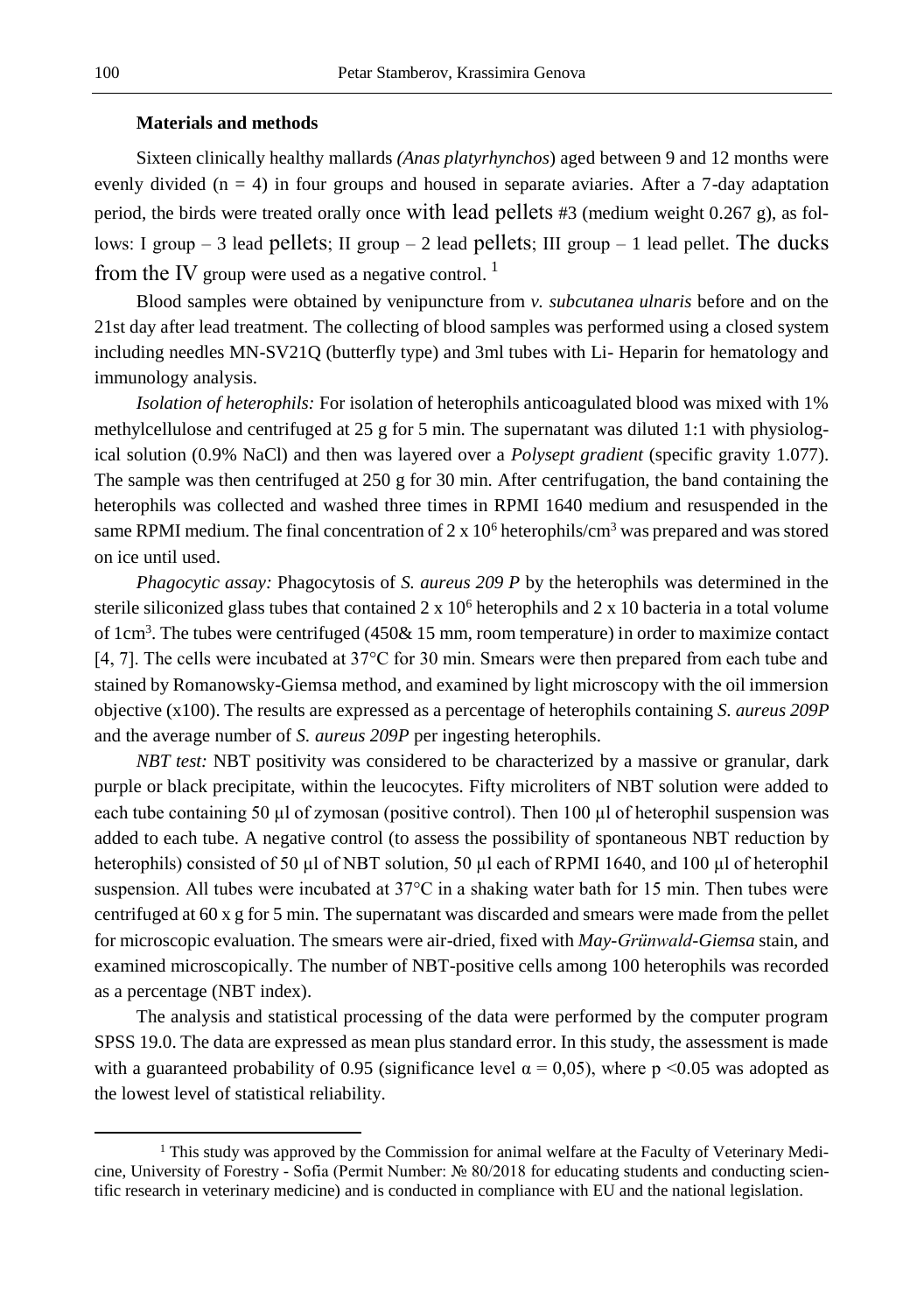# **Results**

# *Morphological changes in red blood cells*

The microscopic examination of blood smears of all experimental groups showed destroyed heterophils (Het) with exhausted bactericidal and metabolic potential (Fig. 1). The changes in the phagocytic activity of Het in the different groups showed a statistically significant difference between the mallards from the first experimental group (three lead pellets # 3) compared to the control group.



**Figure 1: Blood smear from mallard duck experimentally exposed to shot pellets. A toxic heterophils (arrow) is present in the upper left. The arrows in the lower right indicate hypochromic erythrocytes (***May-Grünwald-Giemsa stain***).**

The blood smears also showed the presence of hypochromic erythrocytes with bluish stained protoplasm and fine chromatin in the nuclei (Fig. 1).

# *Phagocytic activity*

The changes in the phagocytic activity of heterophils (Het) in the different groups showed a statistically significant difference between the mallards from the first experimental group (three lead pellets # 3) compared to the control group (Table 1).

The obtained results of orally treated mallards with a different number of lead pellets on the percentage of heterophils phagocytizing S. aureus 209 P are shown in Table 1.

Analysis revealed that the phagocytic assay of the first group is decreased significantly ( $P \lt$ 0.01). The lowest number of the lead pellets did not depress phagocytosis significantly from control values.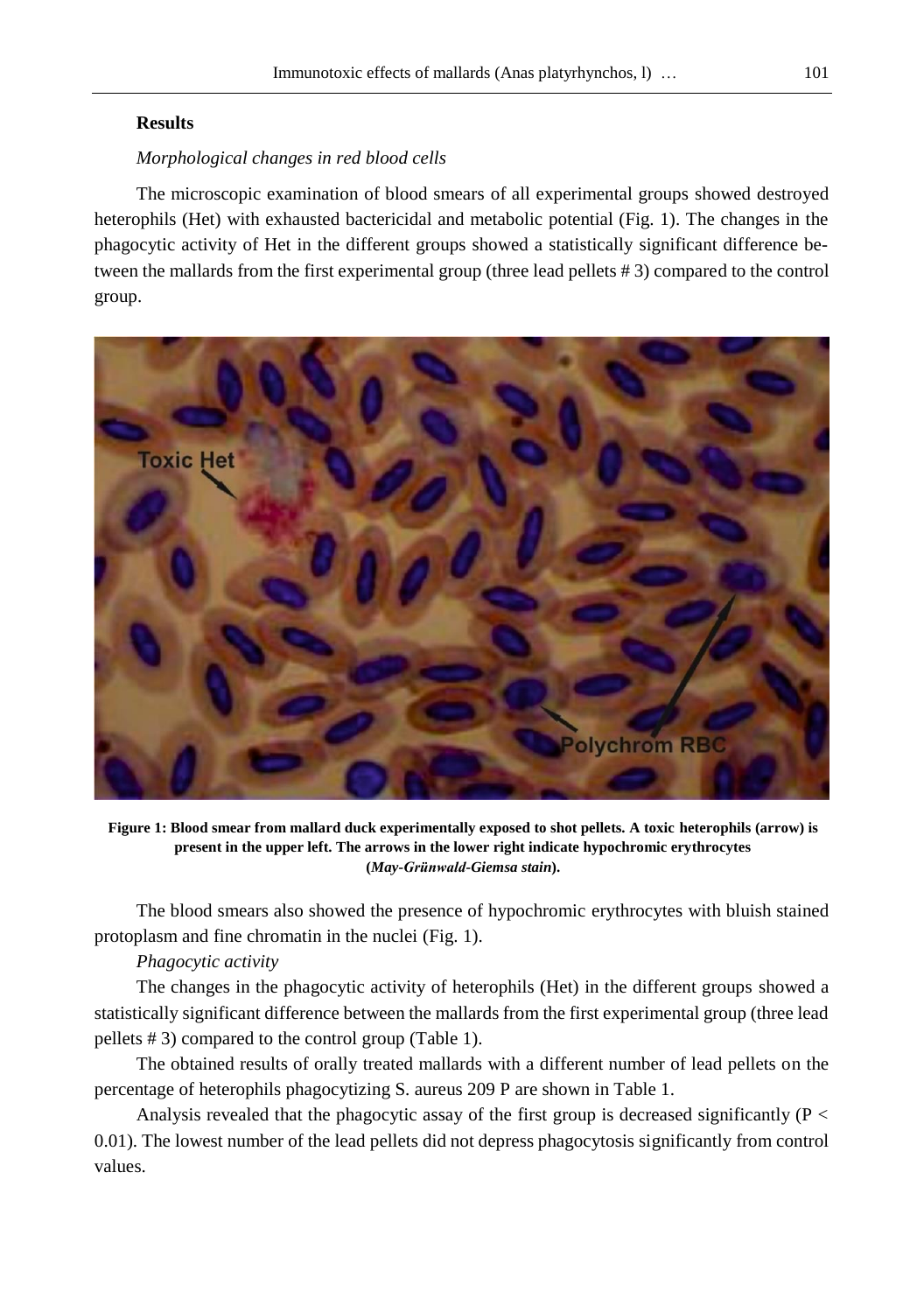The second measurement of phagocytosis is the mean number of bacteria engulfed per phagocyte. The mean phagocytosis by heterophils was also reduced significantly of the mallards from the first experimental group (three lead pellets # 3) compared to the control group. A similar trend in phagocytic oxidase activity in the NBT test was observed as well.

| <b>Indicators</b><br><b>Group</b>          | <b>Percentage of</b><br><b>Het containing</b><br><b>S. aureus 209P</b> | <b>Average number</b><br>of S. aureus<br>209P per<br>ingesting Het | <b>Spontaneous</b><br><b>NBT</b> test | <b>Stimulated</b><br><b>NBT</b> test |
|--------------------------------------------|------------------------------------------------------------------------|--------------------------------------------------------------------|---------------------------------------|--------------------------------------|
| <b>1group</b><br>$n = 4$<br>3 shot pellets | 41,00 $\pm$ 2,972***                                                   | $2,8 \pm 0,179**$                                                  | $31,75 \pm 0.853***$                  | $34,50 \pm 1,936***$                 |
| 2 group<br>$n = 4$<br>2 shot pellets       | $54,25 \pm 6,799$                                                      | $3,27 \pm 0,246$                                                   | $33,00 \pm 2,345^*$                   | $36, 5 \pm 1,554***$                 |
| 3 group<br>$n = 4$<br>1 shot pellets       | $59,75 \pm 2,286$                                                      | $3,85 \pm 0,417$                                                   | $41,00 \pm 3,240$                     | 49,50 $\pm$ 2,723                    |
| 4 group<br>$n = 4$<br>negative<br>control  | $59,75 \pm 1,108$                                                      | $4,30 \pm 0,416$                                                   | $41,25 \pm 0,853$                     | $57,25 \pm 2,780$                    |

**Table 1: Statistically significant difference compared to the control group**

*\*p < 0.05; \*\*p < 0.01; \*\*\* p < 0.001*

The results show a decrease in the percentage of heterophils (Het) that spontaneously regenerate NBT, as well as the percentage of NBT-positive heterophils (Het) as a result of the stimulation.

# **Discussion**

The presence of hypochromic erythrocytes in the peripheral blood of the mallards of the experimental groups treated with higher doses of lead according to other studies is probably due to the accumulation of hemoglobin precursors in the nuclei of red cells. (Roscoe et al., 1979; Fisher et al., 2006).

The study of phagocytic activity is a major indicator of nonspecific immune reactivity. It is known that the process of phagocytosis and the functional activity of phagocytes are sensitive to the action of external and internal environmental factors, including heavy metals.

The idea that the components of the immune system represent a critical target for lead-induced toxicity has been suggested by recent work. In our study, suppression of the phagocytic activity of heterophils was observed, expressed mainly by a decrease in their ability to absorb bacteria. This might be due to the reduced number of opsonizing factors or to the reduction in phagocyte energy sources (Zelikoff, 1993).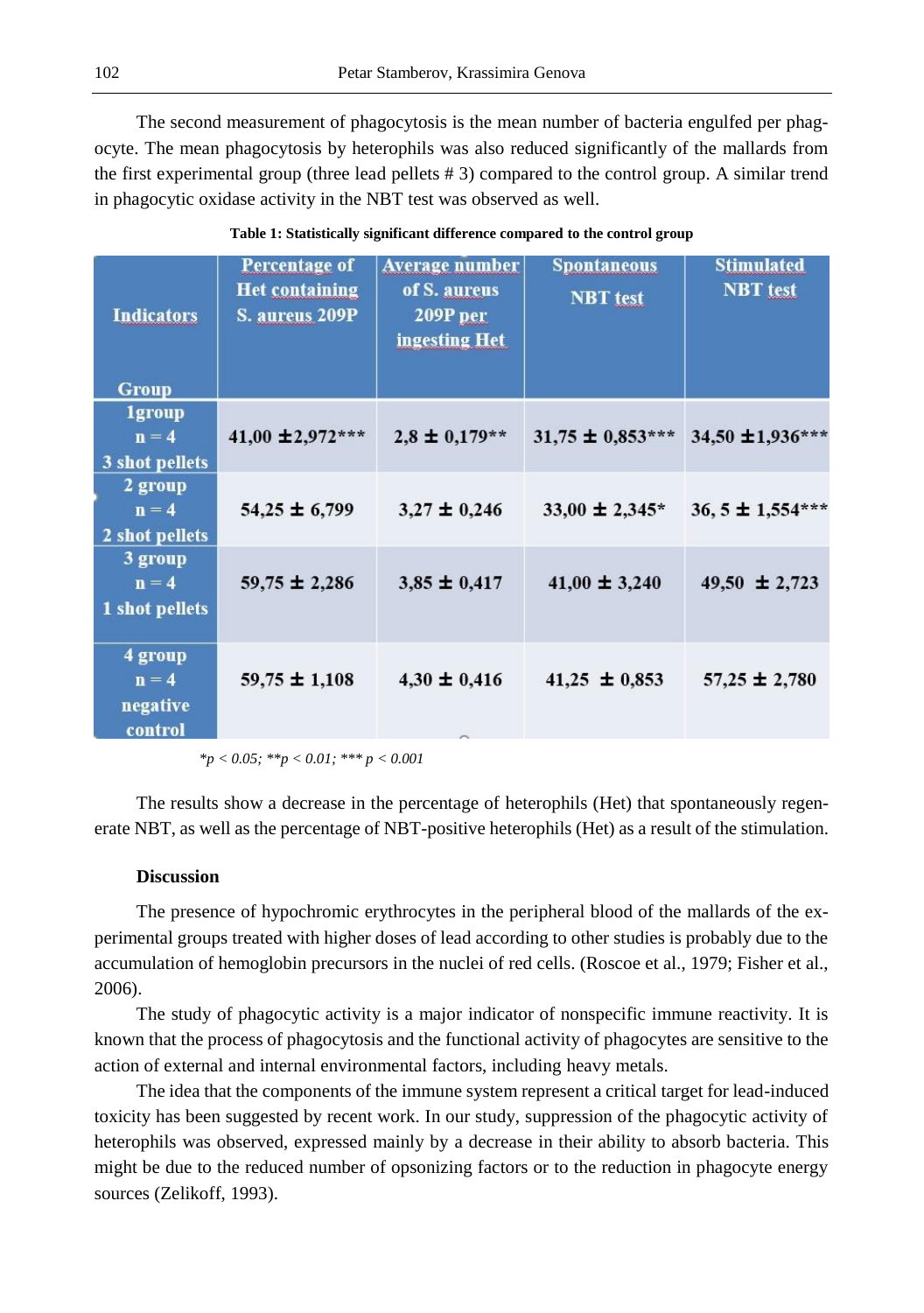In this sense, disorders of fatty acid metabolism, suppression of antioxidant systems, and reduction of TNF-α synthesis are important. Vallverdu-Coll et al. (2015) proved an increased phagocytic activity in female red-legged partridges 21 days after the ingestion of one or three lead pellets. In another study of dietary exposure of lead on oxidative status and phagocytosis activity in Great Tits (Parus major) the effect of phagocytic activity is not observed (Rainio et al., 2015).

The process of phagocytosis is accompanied by an explosion of redox reactions in heterophils. That functional activity of phagocytes determined by the NBT test is an informative indicator of the effect of lead on the immune system

Nitroblue tetrazolium (NBT) is a yellow dye, which penetrates the heterophil cell membrane. If heterophils are stimulated, NADPH oxidase converts the dye in the phagolysosome into blueblack deposits called formazan. Hence, the formation of formazan is indirect evidence to the degree of respiratory burst activity of heterophils (Ghaffari et al., 2008).

# **Conclusion**

The obtained results indicate a dose-dependent suppression of the functional activity of phagocytes. The results show a decrease in the percentage of heterophils that spontaneously recover NBT, as well as in the percentage of NBT-positive heterophils as a result of the stimulation. These data suggest inhibition of oxygen-dependent metabolism in ducks that received more lead pellets.

Many studies about immunotoxicity are available, but the results are contradictory. Although this research demonstrated statistically significant immunosuppression of the phagocytic activity of heterophils of mallards after treatment with lead pellets, further studies to investigate the mechanisms of lead immunotoxicity and its ability to affect the immune response in birds are needed.

### **Acknowledgements**

This research work was carried out with the support by project 13/19.01.2016 "Toxicological effects of lead ammunitions in wild birds and residual amounts of lead in raw meat from game" at University of Forestry, Sofia.

### **References**

- 1. Bellrose, F. C. (1959). *Lead poisoning as a mortality factor in waterfowl populations*. Bulletin of the Illinois Natural History Survey, 27, 231–288.
- 2. Beyer, W. N., J. C. Franson, L. N. Locke, R. K. Stroud, L. Sileo. (1998). *Retrospective study of the diagnostic criteria in a lead-poisoning survey of waterfowl*. Archives of Environmental Contamination and Toxicology, 35, 506–512.
- 3. Fisher, I. J., D. J. Pain, V .G. Thomas. (2006). *A review of lead poisoning from ammunition sources in terrestrial birds*. Biological Conservation, 131, 3, 421–432.
- 4. Franson J. C., D. J. Pain. (2011). *Lead in birds*. In: Beyer W. N., Meador J. P. (eds). Environmental contaminants in biota: interpreting tissue concentrations. Taylor & Francis Group, Boca Raton, Florida, pp. 563–593.
- 5. Ghaffari, J., Vahidshahi, K., Kosaryan, M., Parvinnejad, N., Mahdavi, M., & Karami, H. (2008). *Nitroblue tetrazolium test in patients with beta-thalassemia major*. Saudi Medical Journal, 29 (11), 1601–5.